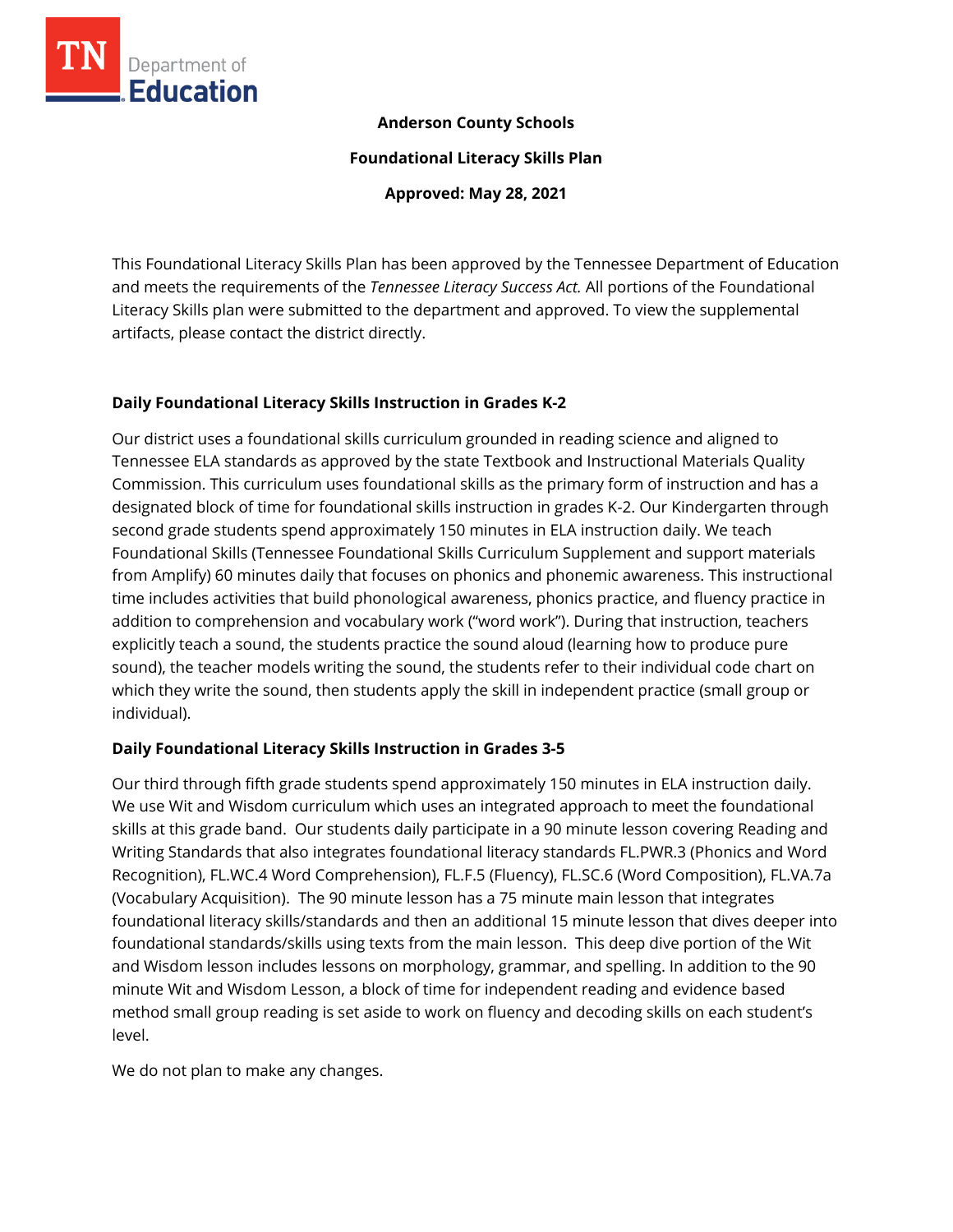Department of **Education** 

### **Approved Instructional Materials for Grades K-2**

Amplify - K-5 Core Knowledge Language Arts

### **Approved Instructional Materials for Grades 3-5**

Great Minds - 3-5 Wit and Wisdom

# **Universal Reading Screener for Grades K-5. This screener complies with RTI<sup>2</sup>and Say Dyslexia requirements.**

Anderson County students are administered the Easy CBM Universal Screener three times per year (Fall, Winter, and Spring). Administrators, Academic Coaches, and Teachers will analyze the data from each of the screeners immediately following each of the testing windows. Any students who fall below the 25th percentile on any of the screeners will be discussed at the RTI meeting. At that time, if the RTI team decides to place a student in RTI, the protocol will be followed for the appropriate tier.

#### **Intervention Structure and Supports**

Anderson County students are administered the Easy CBM Universal Screener three times per year (Fall, Winter, and Spring) to determine which students have a significant reading deficiency or are "high risk". The RTI team, consisting of the RTI chairperson, principal, academic coach, classroom teacher, SPED teacher, and interventionist, will review the screener results to determine which students score between the 0-25th percentile.

Students that are deemed "at risk" during the RTI meeting, will be placed into a Tier II or Tier III intervention group, based on the team decision. This small group intervention will be given daily and work to narrow students' individual skill gaps.

Anderson County has several research-based options for reading intervention support available to be used during intervention groups. Our list of approved Tier II and Tier III interventions include: Small group reading targeted to a specific skill in area of deficit, Reading Recovery, Emergent Language Literacy (CIM), Guided Reading Plus, Comprehension Focus Group, The Comprehension Toolkit by: Harvey, Words Their Way, TN Foundational Skills Supplemental Remediation, and LLI Kit by: Fountas and Pinnell.

Teachers and interventionists can adapt these approved interventions to meet the needs of their RTI group of students. Data teams use progress monitoring data to inform decisions about duration, material and intensity changes when a student is not showing progress. Our RTI team meets every 4.5 weeks to determine if a change in the intervention or the person providing the intervention is needed.

For students who are in the RTI process, the team will insure that the students complete the probes on the instructional level. The interval of probing will be consistent with each student's tier. In addition to the regular instructional probes, there needs to be a grade level probe completed once every 4.5 weeks. This will allow enough data to be collected to prove that there is a gap in that student's learning which will require a more intensive intervention. That could be a move from tier 2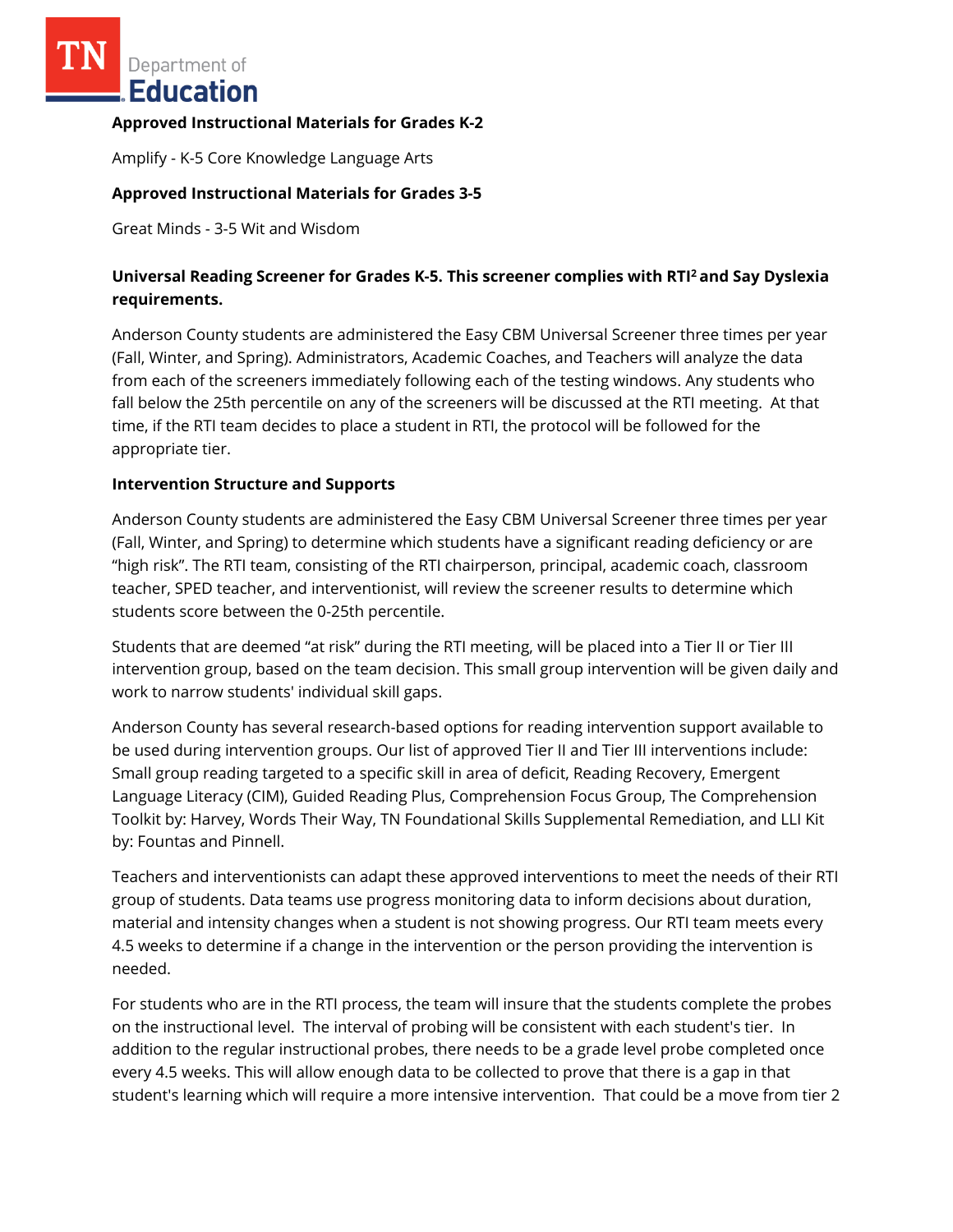Department of Education

to tier 3 or a move from tier 3 to special education. This is needed to correctly complete the rate of improvement and gap analysis worksheets.

If a student shows signs or characteristics of having dyslexia, they are referred to the RTI team. Not all students who have difficulties with skills have dyslexia; therefore, formal testing of reading, language, and writing skills is the only way to confirm a diagnosis of suspected dyslexia. The academic coaches, reading recovery teachers, and/or CIM teachers/interventionists screen suspected students based on the RTI team decision. Each school has a spreadsheet to report dyslexia screenings to the county RTI Chairperson once completed. Families are notified with dyslexia screener results and a plan for supporting that student.

## **Parent Notification Plan/Home Literacy Reports**

The home school relationship is crucial to the success of students. Once a child is identified as being "at risk" for significant reading deficiency or has a significant reading deficiency based on the universal reading screener results, parents are notified with a letter three times a year for grades K-3 and at least annually 4-5. The letter states the importance of being able to read by the end of third grade, offers suggestions for activities at home and the reading intervention provided by Anderson County Schools. The letter also provides a clear explanation of skill gaps and depth and extent of student need. Progress monitoring is a way for teachers to take a snapshot of how children are doing on a specific skill. It shows how well the intervention is working. It includes formal and informal assessments. Progress monitoring helps determine whether an intervention is successful or needs to be changed. This information is shared with parents on a regular basis via written communication. Parents are encouraged to contact their child's teacher at any point with questions or concerns. Classroom Teacher(s) ensure parent contact is made and progress monitoring is sent home. If students do not make adequate progress, a referral is made to Special Education. Parents are notified and dates of notification are made on the referral form. Parents are encouraged to participate in all parent engagement activities offered at each school.

#### **Professional Development Plan**

Classroom teachers have previously participated in the Achieve the Core Foundational Skills mini course. Upon completion of a module, teachers answered questions regarding the content and reflected on their own practice. Academic coaches provided feedback on all submissions. For the 2021-22 school year, new teachers hired into the district will also complete this mini course as a part of their involvement in the New Teacher Institute with Anderson County Schools. This mini course will address phonological awareness, phonemic awareness, phonics, and fluency. Also, during the week prior to teachers returning to school, new teachers will be required to attend training on classroom curriculum including a day on the Tennessee Foundational Skills Curriculum. This training will be done by an academic coach with the support of classroom teachers. Special Education teachers and new hires will receive training from Great Minds on "Launch Wit & Wisdom" (a curriculum on the Tennessee 2019 curriculum adoption list). This training will benefit 3-5 teachers on the areas of fluency and vocabulary. New kindergarten teachers will participate in year long training assessing students' knowledge of sounds in words, high frequency words, and writing composition. These new teachers will also learn to use these assessments to guide their instruction in small group foundational skills lessons. The training will be provided by the district's kindergarten